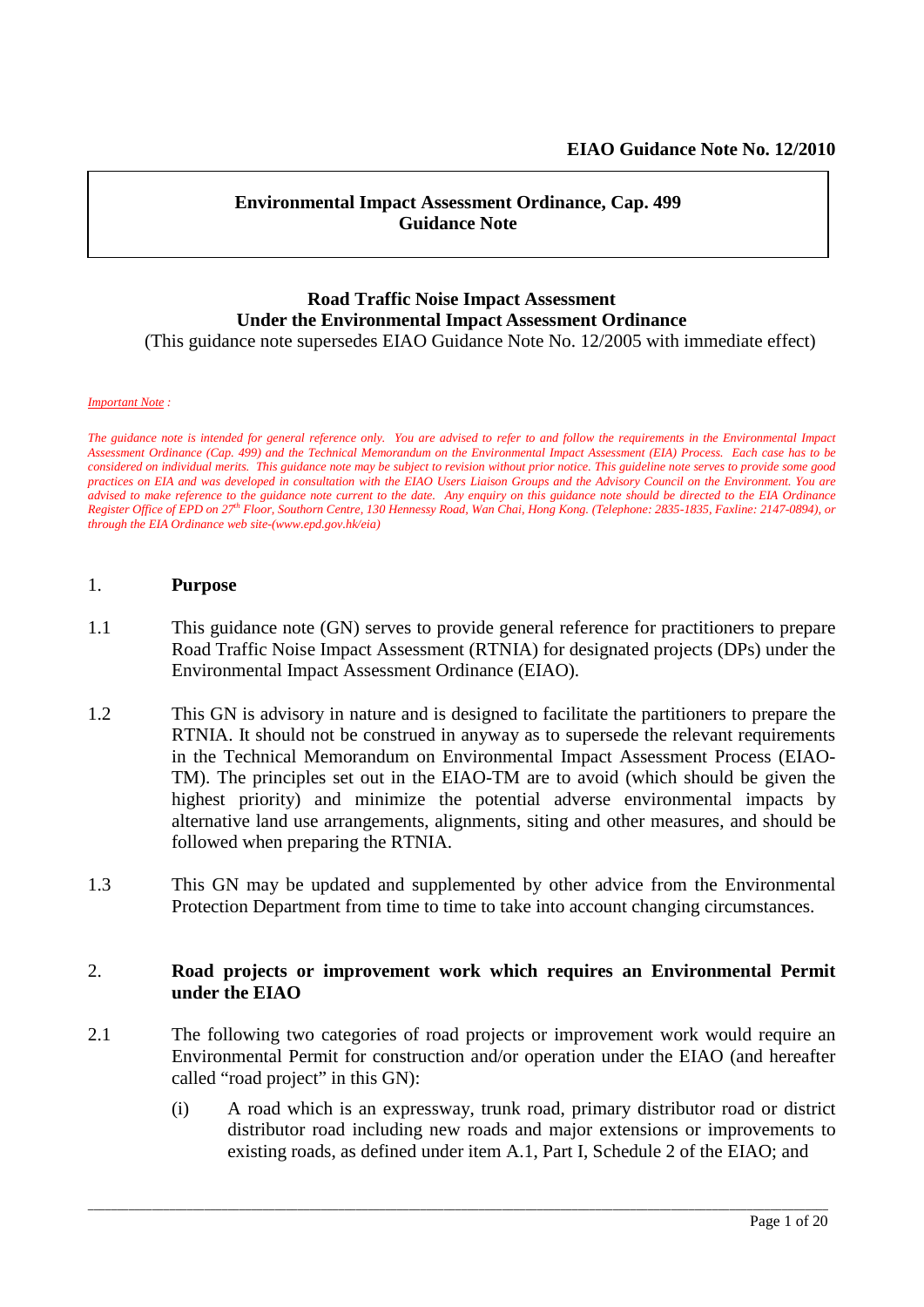- (ii) A material change to an exempted project would require an Environmental Permit under section 9(4) of the EIAO. The material change, under Schedule 1 of the EIAO, means a physical addition or alteration to a designated project which results in an adverse environmental impact as defined in the EIAO-TM. Under section 6.1 of the EIAO-TM, the material change shall refer to significant changes only and an environmental impact is considered to be adverse if any factor listed in Annex 3 of the EIAO-TM applies and the criteria in Annexes 4 to 10 of the EIAO-TM may be violated.
- 2.2 To determine whether the traffic noise impact due to a road improvement project/work would be considered significant as mentioned in paragraph 2.1(ii) above, detailed information with respect to factors such as change of nature of road, change of alignment and change of traffic capacity or traffic composition etc. would normally be required. The traffic noise impact would be considered significant if the traffic noise level with the road project would be greater than that without the road project at the design year by 1.0 dB(A) or more.
- 2.3 In general, the following road improvement works would not cause significant change of noise impact on a nearby Noise Sensitive Receiver (NSR) as it would not affect the designed capacity of the concerned road section and not significantly reduce the distance between the alignment of the main carriageway and the nearby NSR:
	- Improvement of road auxiliaries, e.g. parapet wall, road repair and maintenance work;
	- Addition of a lay-by;
	- Improvement of a road junction.
- 2.4 In considering whether the road improvement work would require an Environmental Permit, the project proponent should make reference to the EIAO and the EIAO-TM for detailed consideration. For such situations, the project proponent is advised to provide the following information for determination of whether such work should be considered causing adverse environmental impact:
	- whether there is any change on the nature of road, e.g. changed from a local road to a district distributor road;
	- whether there is any alignment (horizontal or vertical) change of the road;
	- description on the extent of the road improvement work;
	- layout plan showing the road and representative nearby NSR without modification;
	- layout plan showing the road and representative nearby NSR with modification (with the modified parts shaded);
	- the prevailing traffic flow before the modification:
	- the predicted maximum traffic flow within 15 years after the completion of modification;
	- the predicted maximum traffic flow at that particular year if no modification is carried out; and
	- the calculation of the following traffic noise levels at the worst affected NSR:
		- (i) the prevailing overall noise level before the modification;

\_\_\_\_\_\_\_\_\_\_\_\_\_\_\_\_\_\_\_\_\_\_\_\_\_\_\_\_\_\_\_\_\_\_\_\_\_\_\_\_\_\_\_\_\_\_\_\_\_\_\_\_\_\_\_\_\_\_\_\_\_\_\_\_\_\_\_\_\_\_\_\_\_\_\_\_\_\_\_\_\_\_\_\_\_\_\_\_\_\_\_\_\_\_\_\_\_\_\_\_\_\_\_\_\_\_\_\_\_\_\_\_\_\_\_\_\_\_\_\_\_\_\_\_\_\_\_

(ii) the predicted overall noise level for the maximum traffic projection within 15 years after the completion of modification; and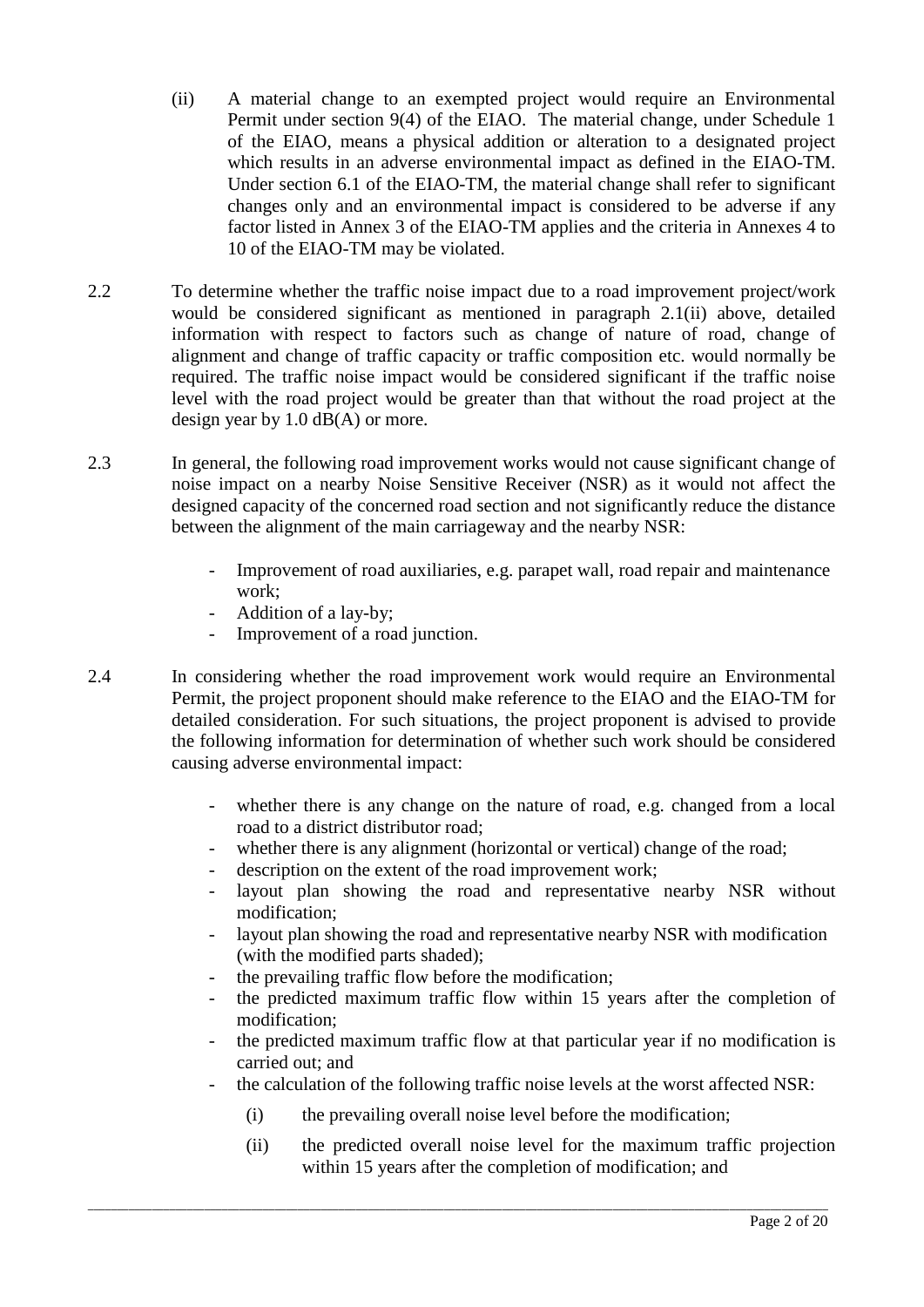(iii) the predicted overall noise level at that particular year if no modification is carried out.

The overall noise level refers to the total noise together with noise from other roads in the vicinity.

#### **3. Approach to RTNIA**

- 3.1 Section 4.4.1 of the EIAO-TM stipulates that the requirements set out in the Study Brief and EIAO-TM shall be complied with.
- 3.2 Whilst the relevant noise standards for road traffic noise and guidelines for road traffic noise assessment are stipulated in Annexes 5 and 13 of the EIAO-TM, the Study Brief spells out the purpose and objectives of the EIA study, and sets out the scope of the environmental issues to be addressed, procedural and reporting requirements to be fulfilled and where appropriate, methodologies or approaches to be followed. The formulation of the EIA Study brief is guided by section 3 of the EIAO-TM.

#### 4. **Major provisions and paragraphs in EIAO and EIAO-TM**

4.1 The followings are some points to note for general reference only. They should be read in conjunction with the EIAO and EIAO-TM.

#### 4.2 **Assessment Area / Study Area**

4.2.1 According to section 3.3 of EIAO-TM, the study brief may stipulate the geographic and temporal boundaries of the assessment. An area within 300 m from the project boundary would usually be specified as the study area for traffic noise assessment. This area may be subject to the agreement with DEP, or may be reduced or extended in accordance with the prevailing situation to ensure that the assessment of the noise impact on NSRs is adequate, and there would not be unacceptable noise impact on NSRs.

#### 4.3 **Identification of Noise Sensitive Receivers**

- 4.3.1 NSRs are defined under section 3, Annex 13 of EIAO-TM. According to section 2, Annex 1 and section 5.1, Annex 13 of the EIAO-TM, the NSR should include existing, committed and planned uses at the time of the submission of the EIA study. According to section 3.4 of the EIAO-TM, the assessment shall be based on the best available information at the time of the assessment. Project proponents may need to consult relevant authorities, e.g. Planning Department, regarding the latest land use planning in the vicinity of their proposed project(s).
- 4.3.2 "Planned use", as defined under Schedule 1 of the EIAO, means the land use proposed in the draft or approved plans prepared under the Town Planning Ordinance (Cap.131) or any other land use plans published by the Government. In this connection, the current Outline Zoning Plan (OZP), Development Permission Area Plans, Outline Development Plan, Layout Plan and any approved rezoning requests or section 16 applications for noise sensitive developments shall be referred to in searching for planned NSR. Usually, zonings designated as "Residential", "Commercial/Residential", "Comprehensive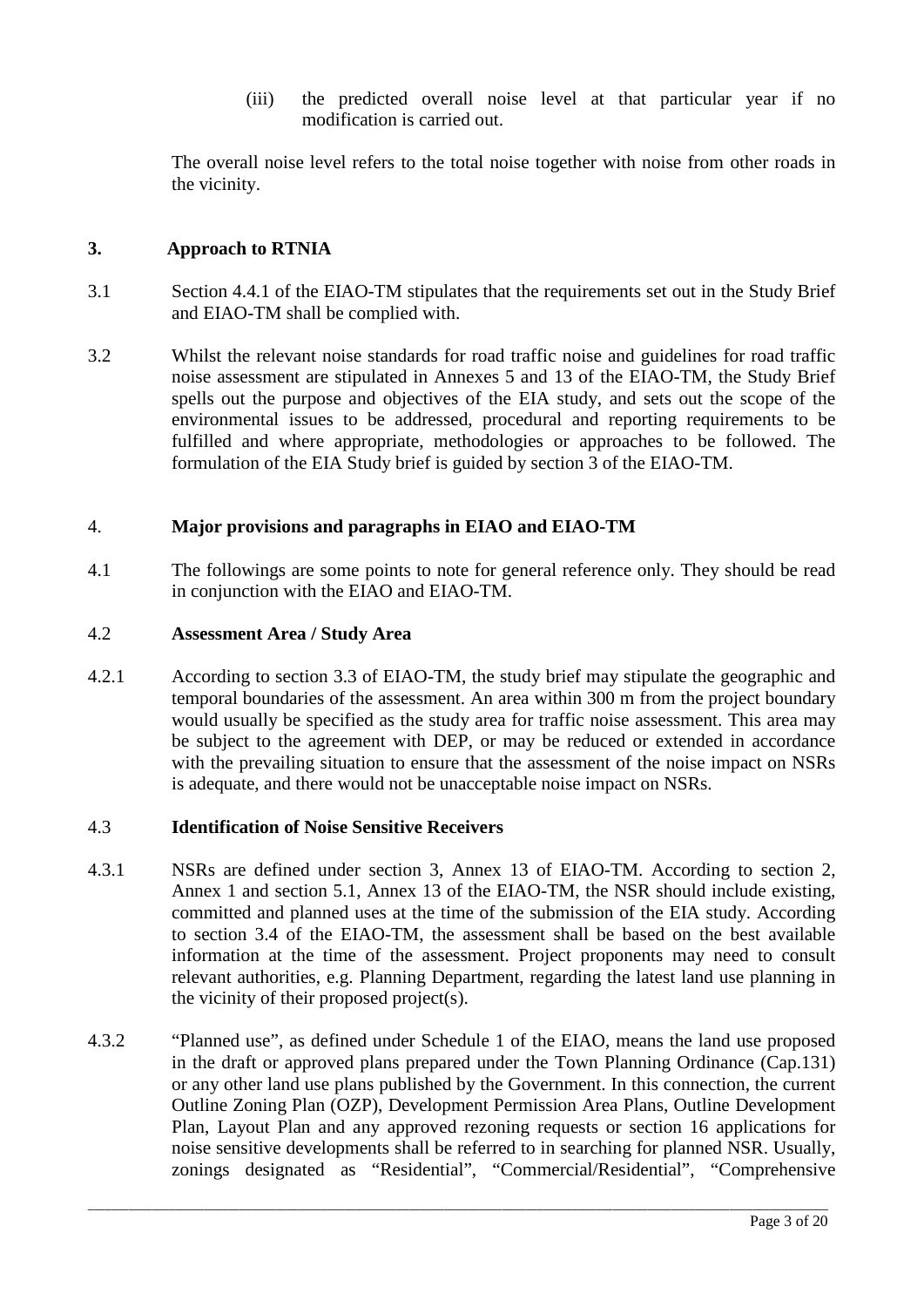Development Area", "Residential (E)", "Village Type Development", "Government, Institutional/Community" and "Other Specified Uses (Comprehensive Development and Wetland Enhancement Area)" with allowed noise sensitive uses in the plans would be considered as NSRs. The practitioner is required to note that there may be noise sensitive development in other types of zoning.

4.3.3 Photos of the existing NSRs should be taken and recorded in the assessment report for future reference.

#### 4.4 **Selection of Assessment Points**

4.4.1 Section 4.1.1 of the EIAO-TM requires a detailed assessment in quantitative terms and in qualitative terms of the likely environmental impacts of the project. To this end, it is essential to ensure that sufficient assessment points which are able to represent all identified NSRs, and which are vulnerable to the change as stated in section 4.3.1(b)(ii) of the EIAO-TM, are selected. Examples in Figures 1  $\&$  2 show some situations where NSRs behind the front layer of NSRs are not protected against excessive traffic noise impact.



Normally, the assessment points should be selected such that there exists at least one assessment point able to represent the noise level at each affected sensitive façade of every identified NSR for mitigated and unmitigated scenarios. For NSRs located close to or identified to be affected by the project but with no representative assessment point, detailed explanation should be provided to justify why they are not being included as assessment points (e.g. Single Aspect Building, etc.)

4.4.2 For committed or planned NSR where no development scheme is available, a practicable assumption for noise assessment should usually be made. Such assumption together with any constraints identified, such as setback of building, building orientation, extended podium, etc. should be agreeable to relevant parties including Planning Department and Lands Department as per section 6.3, Annex 13 of EIAO-TM.

#### 4.5 **Determination of Assessment Year**

4.5.1 Section 5.1, Annex 13 of the EIAO-TM states that predictions shall normally be based on the design traffic conditions or the maximum traffic projections within 15 years upon operation of the road works or occupation of the noise sensitive receivers or uses, whichever appropriate. For example, for a Schedule 3 EIA Project consisted of planned roads and residential developments, the starting year of the 15 year period should be either the commencement year of the road operation or the latest occupation year of the planned NSRs, whichever is the later. Alternatively, assessment of noise impact may also be based on the maximum design traffic conditions/carrying capacity (*the*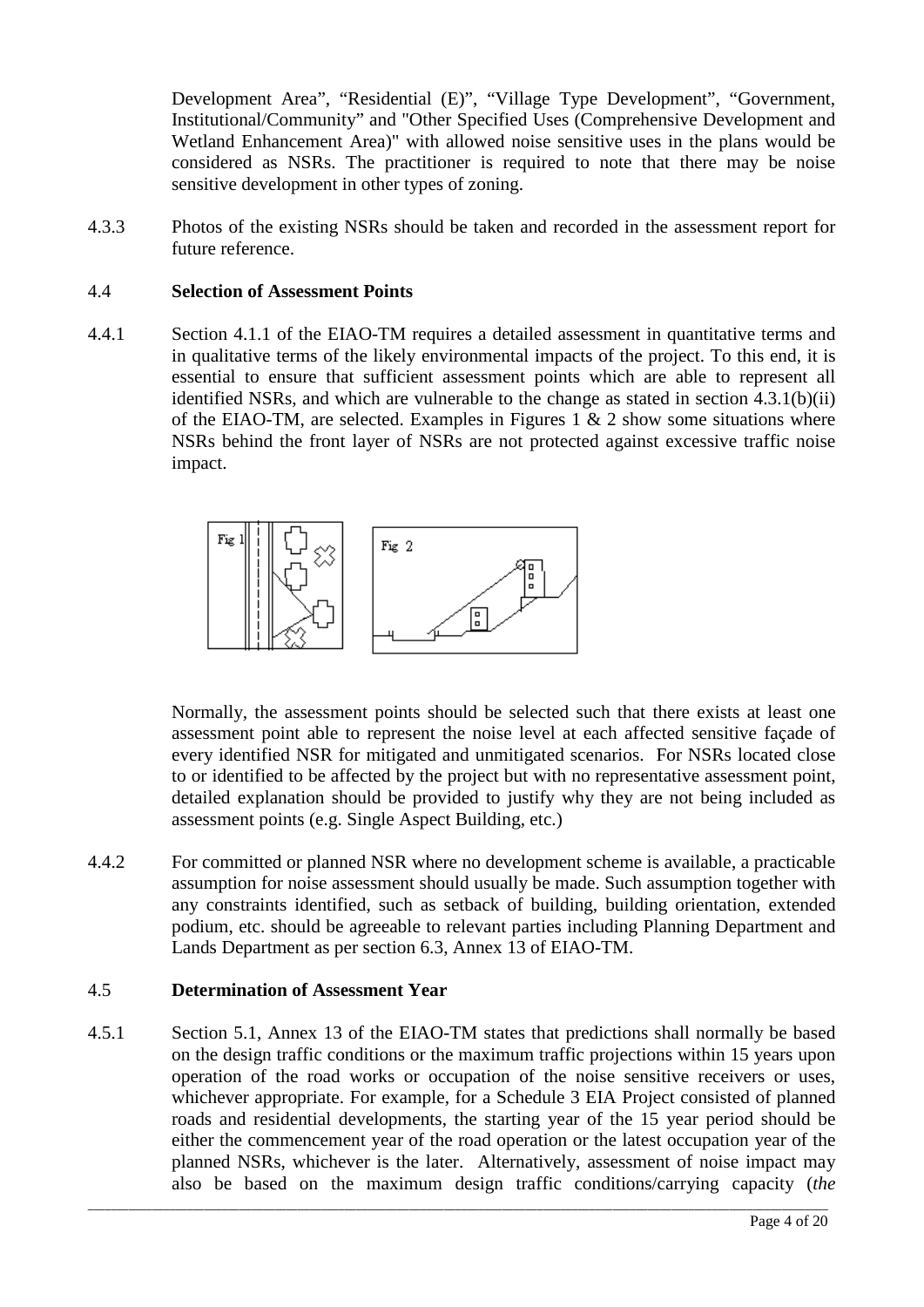*design/capacity flow is defined under Transport Planning and Design Manual as the maximum volume of vehicles using the road without the traffic density becoming such as to cause unreasonable delay, hazard or restriction to the drivers freedom to manoeuvre, the design/capacity flow should be consulted or discussed with the relevant authority to confirm its correctness.*) as the worst-case scenario according to section 4.3.1 (b) (v) of the EIAO-TM.

4.5.2 There may be concerns that a speed lower than the specified speed limit should be adopted for noise assessment, as the specified speed limit may not be reached for the design or maximum traffic flow because of the speed/flow characteristics for the concerned sections of the road project. For such situations, the appropriate speed limit, with the relevant supporting information on speed/flow relationship, should be adopted. In such circumstances, evaluations have to be made to assess whether there would be situations where the maximum traffic noise impact occurs at a time before the traffic reaching the maximum flow.

### 4.6 **Validity of Traffic Data**

4.6.1 According to section 4.4.2(b) of EIAO-TM, one of the factors for determining whether the quality of the EIA report would be adequate is to consider whether the assumptions, information and descriptions in the EIA report are appropriate and factually correct. Hence, it is essential to ensure the traffic data adopted for noise assessment would be factually correct. In this connection, the project proponents or their consultants need to consult and demonstrate to the related authority, i.e. Transport Department, on the correctness of the traffic data for the application to the noise assessment. The project proponent is required to spell out clearly in the EIA report the assumptions made for the traffic modeling in deriving the predicted traffic data. The project proponent could also make reference to the previously approved EIA reports according to section 11 of the EIAO-TM, in particular for relevant traffic data adopted for other planned or committed roads when considering cumulative impact stipulated under section 4.3.1(c)(ii) of the EIAO-TM.

#### 4.7 **Consideration of Noise Mitigation Measures**

- 4.7.1 Section 4.3.1 (d) of the EIAO-TM states that priority should be given to avoidance of impacts before considering measures to reduce or remedy the impacts. In this connection, due regards should be given to explore alternative options such as alternative alignment, alternative siting, alternative land use arrangement or building layout, and other practical options etc.
- 4.7.2 Section 6.1, Annex 13 of the EIAO-TM states that where the predicted noise impacts exceed the applicable noise criteria, direct mitigation measures, such as alternative land use arrangement, alternative siting, alternative alignment and screening by noise tolerant buildings etc., shall be considered and evaluated in an appropriate manner. It should be noted that the road traffic noise impact can be alleviated or avoided by many approaches and the approach to avoid adverse environmental impacts through land use planning should be given priority. Examples of these approaches are:

\_\_\_\_\_\_\_\_\_\_\_\_\_\_\_\_\_\_\_\_\_\_\_\_\_\_\_\_\_\_\_\_\_\_\_\_\_\_\_\_\_\_\_\_\_\_\_\_\_\_\_\_\_\_\_\_\_\_\_\_\_\_\_\_\_\_\_\_\_\_\_\_\_\_\_\_\_\_\_\_\_\_\_\_\_\_\_\_\_\_\_\_\_\_\_\_\_\_\_\_\_\_\_\_\_\_\_\_\_\_\_\_\_\_\_\_\_\_\_\_\_\_\_\_\_\_\_

road alignment, i.e. providing distance separation between the noise receiver and the road;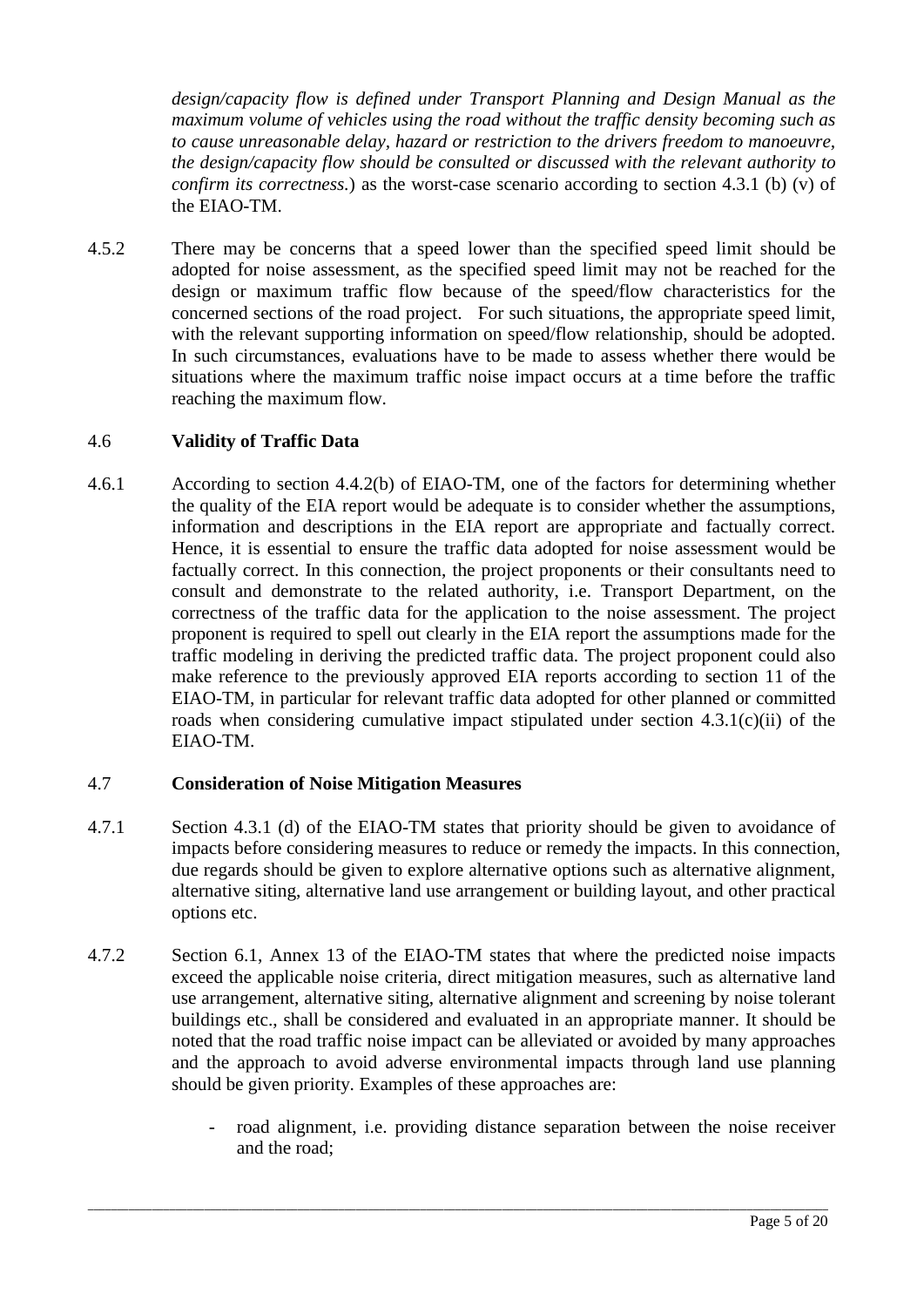- traffic composition and volume, i.e. using traffic planning and management to control vehicle movements and type of vehicles at different time of the day;
- line-of-sight, i.e. using noise-tolerant buildings and alternative building orientation to reduce the angle of view of receiver on road traffic and the exposed area of a development.
- 4.7.3 In evaluating the predicted noise impact, section 4.3.1(c) (ii) of the EIAO-TM requires the evaluation of the projected environmental conditions with the project in place and the sum total of the environmental impacts taking into account all relevant existing, committed and planned projects. According to section 3.4 of the EIAO-TM, the assessment shall be based on the best available information at the time of the assessment. Project proponents may need to consult relevant authorities, e.g. Planning Department, regarding the latest land use planning in the vicinity of their proposed project(s).
- 4.7.4 Section 4.3.1(c)(iii) of the EIAO-TM, requires the differentiation of the environmental impact caused by the project from other projects, and to what extent the project aggravates or improves the existing or projected environmental conditions.
- 4.7.5 According to section 4.4.3(a)(ii) of the EIAO-TM, it is also required to consider the extent to which the project would trigger or contribute to any cumulative environmental impacts when considered in conjunction with the existing or potential impacts from other projects.
- 4.7.6 Taking into the principles set out above, direct mitigation measures should be considered or proposed on the road project(s) under the subject DP if there would be adverse environmental impact. If the NSRs are affected by noise from other existing roads, direct mitigation measures are required to reduce the noise from the concerned road project(s) to a level that it
	- (i) is not higher than the standard; and
	- (ii) has no significant contribution to the overall noise from other existing roads, if the cumulative noise level, i.e. noise from the road project under the subject DP together with other existing roads, exceeds the standard.
- 4.7.7 With reference to section 6 of the Calculation of Road Traffic Noise (CRTN), it is considered that there will not be significant contribution to the cumulative traffic noise impact ( i.e. summation of road traffic noise from the road project under consideration and the road traffic noise level due to roads other than the concerned road project) if noise from the concerned road project would not cause the overall traffic noise level to increase by 1.0dB(A) or more. Some examples on the situations are as follows:

Example 1: noise level from other existing roads  $= 75dB(A)$ Measures should be considered to mitigate the noise from the road project to a level of about 68dB(A) if the NSRs involved are residential premises.

Example 2: noise level from other existing roads  $= 78 \text{dB}(A)$ Measures should be considered to mitigate the noise from the road project to meet the planning standard of 70dB(A) for residential use.

4.7.8 The direct mitigation measures listed under Section 6.1, Annex 13 of the EIAO-TM should be fully explored and evaluated with a view to reducing the noise level at the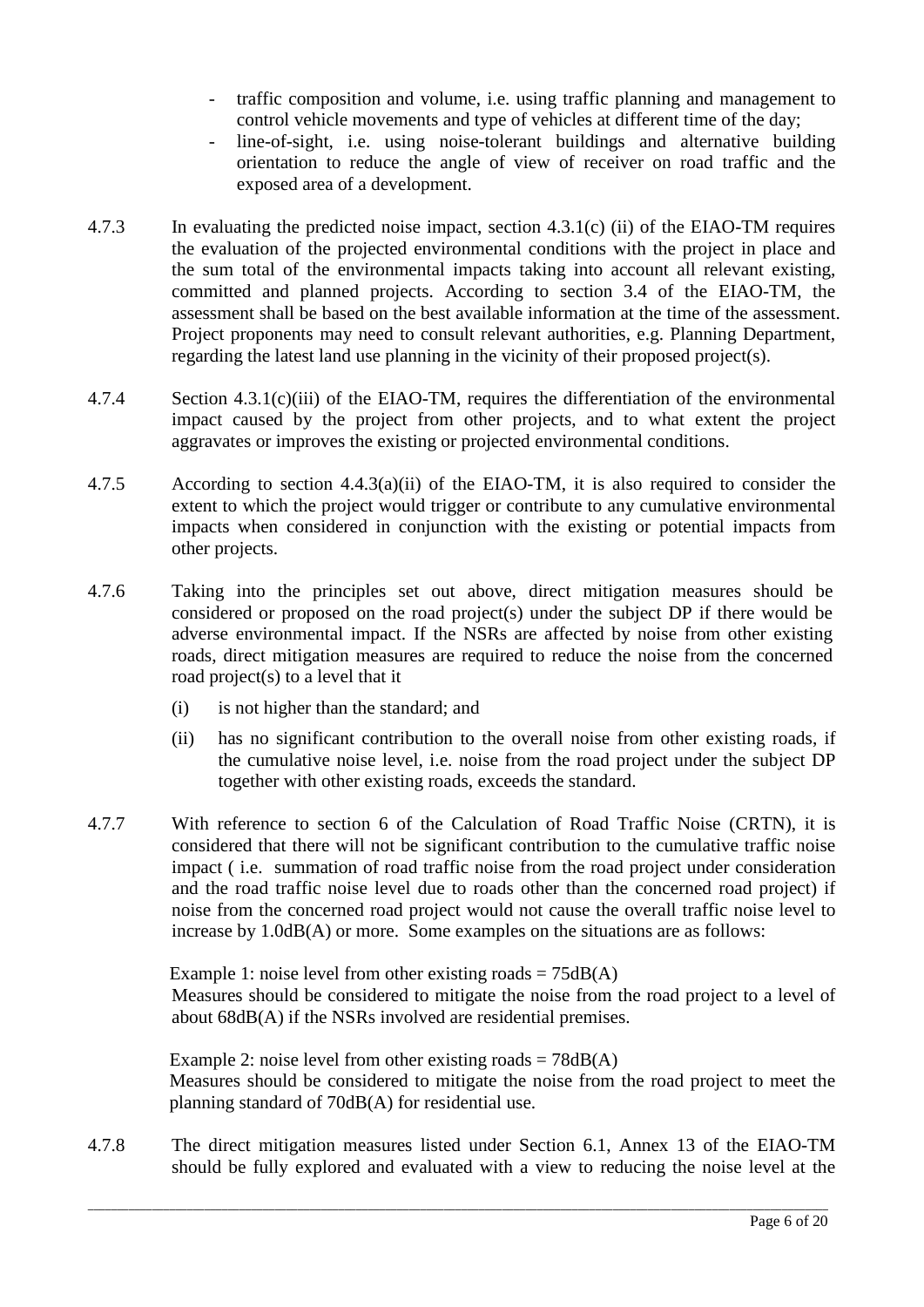NSRs concerned to the level meeting the relevant noise criteria. Also, the feasibility, practicability, programming and effectiveness of the recommended mitigation measures should be assessed in accordance with section 4.4.2(k) of the EIAO-TM.

- 4.7.9 When considering barrier as noise mitigation measure, reference should be made to the "Guidelines on Design of Noise Barriers" jointly published by the Environmental Protection Department and the Highways Department. The project proponent should specify the details of the barrier, e.g. form, height and configuration (and colour scheme if possible) in the EIA report.
- 4.7.10 Following the guiding principles set out in the LC Paper (no. CB(1)755/02-03(01)) prepared by ETWB in January 2003, sections of barriers proposed to protect existing NSRs should be differentiated from those for protection of future NSRs as the latter is only required to be constructed before the occupation of the planned NSRs. To facilitate the phased implementation of the barriers under this principle, a barrier inventory showing intended NSRs (i.e. existing NSRs and different planned NSRs) to be protected by different barrier sections (by how many dB(A) reduction) should be provided.
- 4.7.11 Section 4.4.2 (f) and (k) of the EIAO-TM, also indicated that the mitigation measures considered should be practicable. In so far as practicality is concerned, consideration should be given to a number of factors including but not limited to engineering constraints; acoustic effectiveness (including noise levels and details with respect to the extent of the mitigation measure concerns and the NSRs intended to be protected); fire safety considerations; sightline and road safety considerations; landscape and visual impact; and public objections, etc.

#### 4.8 **Consideration of Indirect Mitigation Measures**

- 4.8.1 Section 6.2, Annex 13 of the EIAO-TM states that upon exhaust of direct mitigation measures, indirect mitigation measures in the form of window insulation and airconditioning is often the "last resort" in an attempt to ameliorate the residual impact.
- 4.8.2 On the eligibility testing criteria for indirect noise mitigation measures, reference is made to the relevant procedures stipulated in CRTN (*paragraph 6 on Requirements for use with the Noise Insulation Regulations*) which is used for the assessment of road traffic noise as per section 5.1, Annex 13 of the EIAO-TM. The testing criteria are set out as below:
	- (i) the predicted overall noise level from the road project together with other traffic noise in the vicinity must be above a specified noise level (e.g. 70 dB(A) for domestic premises and 65 dB(A) for education institutions, all in L10(1hr));
	- (ii) the predicted overall noise level is at least  $1.0$  dB(A) more than the prevailing traffic noise level, i.e. the total traffic noise level existing before the works to construct the road were commenced; and
	- (iii) the contribution to the increase in the predicted overall noise level from the road project must be at least 1.0dB(A).

\_\_\_\_\_\_\_\_\_\_\_\_\_\_\_\_\_\_\_\_\_\_\_\_\_\_\_\_\_\_\_\_\_\_\_\_\_\_\_\_\_\_\_\_\_\_\_\_\_\_\_\_\_\_\_\_\_\_\_\_\_\_\_\_\_\_\_\_\_\_\_\_\_\_\_\_\_\_\_\_\_\_\_\_\_\_\_\_\_\_\_\_\_\_\_\_\_\_\_\_\_\_\_\_\_\_\_\_\_\_\_\_\_\_\_\_\_\_\_\_\_\_\_\_\_\_\_

## 4.9 **Useful Points to Note in Conducting RTNIA**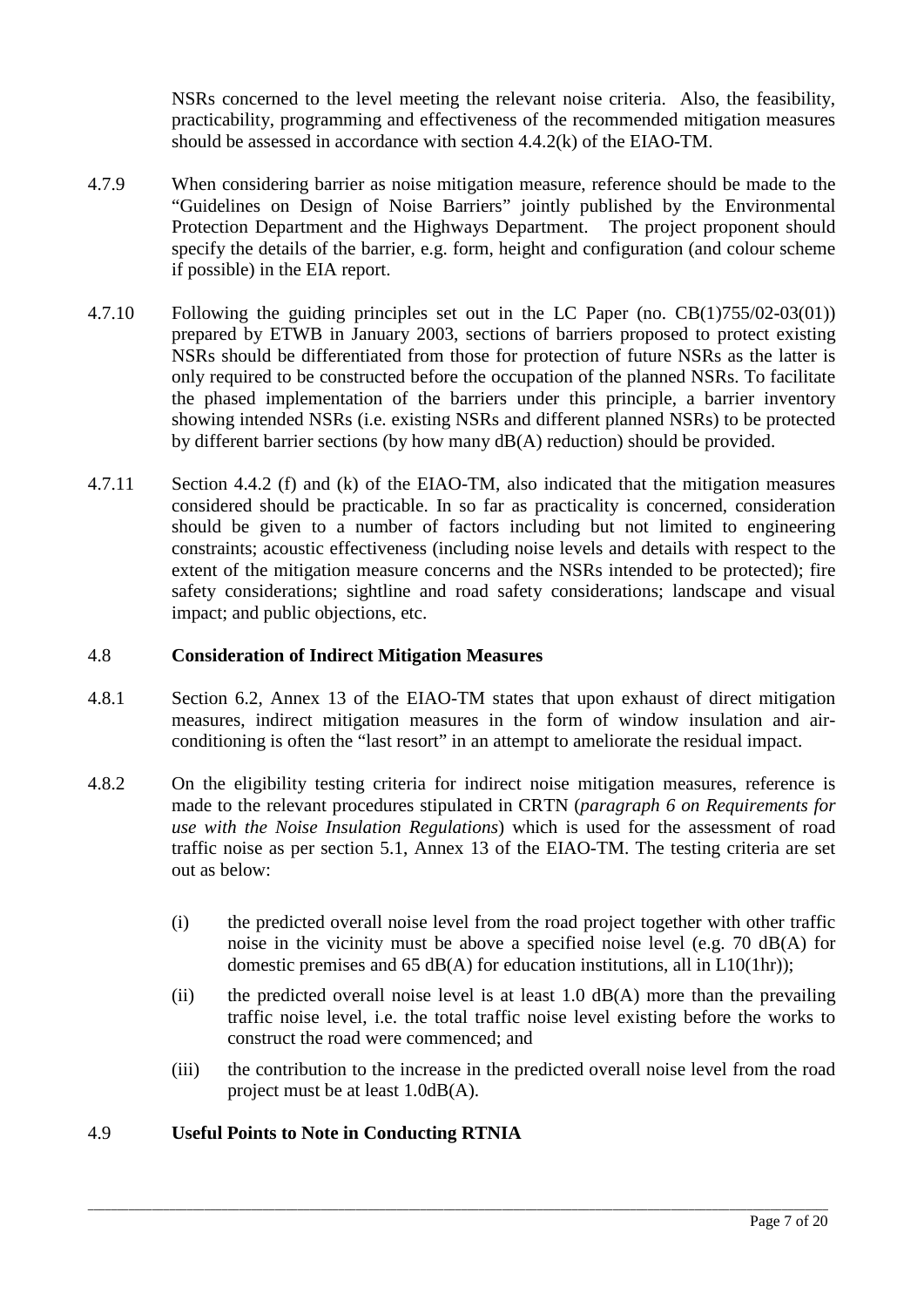Please refer to Annex I for limitations/practices to be observed in relation to CRTN calculation, and Annex II for useful points to note in carrying out traffic noise assessment. For some situations that site measurement is required to obtain the traffic noise level, the consultant is required to refer to Section III of the CRTN on the procedures and requirements. Annex III briefly summarises the procedures and requirement to be met.

\_\_\_\_\_\_\_\_\_\_\_\_\_\_\_\_\_\_\_\_\_\_\_\_\_\_\_\_\_\_\_\_\_\_\_\_\_\_\_\_\_\_\_\_\_\_\_\_\_\_\_\_\_\_\_\_\_\_\_\_\_\_\_\_\_\_\_\_\_\_\_\_\_\_\_\_\_\_\_\_\_\_\_\_\_\_\_\_\_\_\_\_\_\_\_\_\_\_\_\_\_\_\_\_\_\_\_\_\_\_\_\_\_\_\_\_\_\_\_\_\_\_\_\_\_\_\_

Environmental Protection Department

Date of Issue: December 2010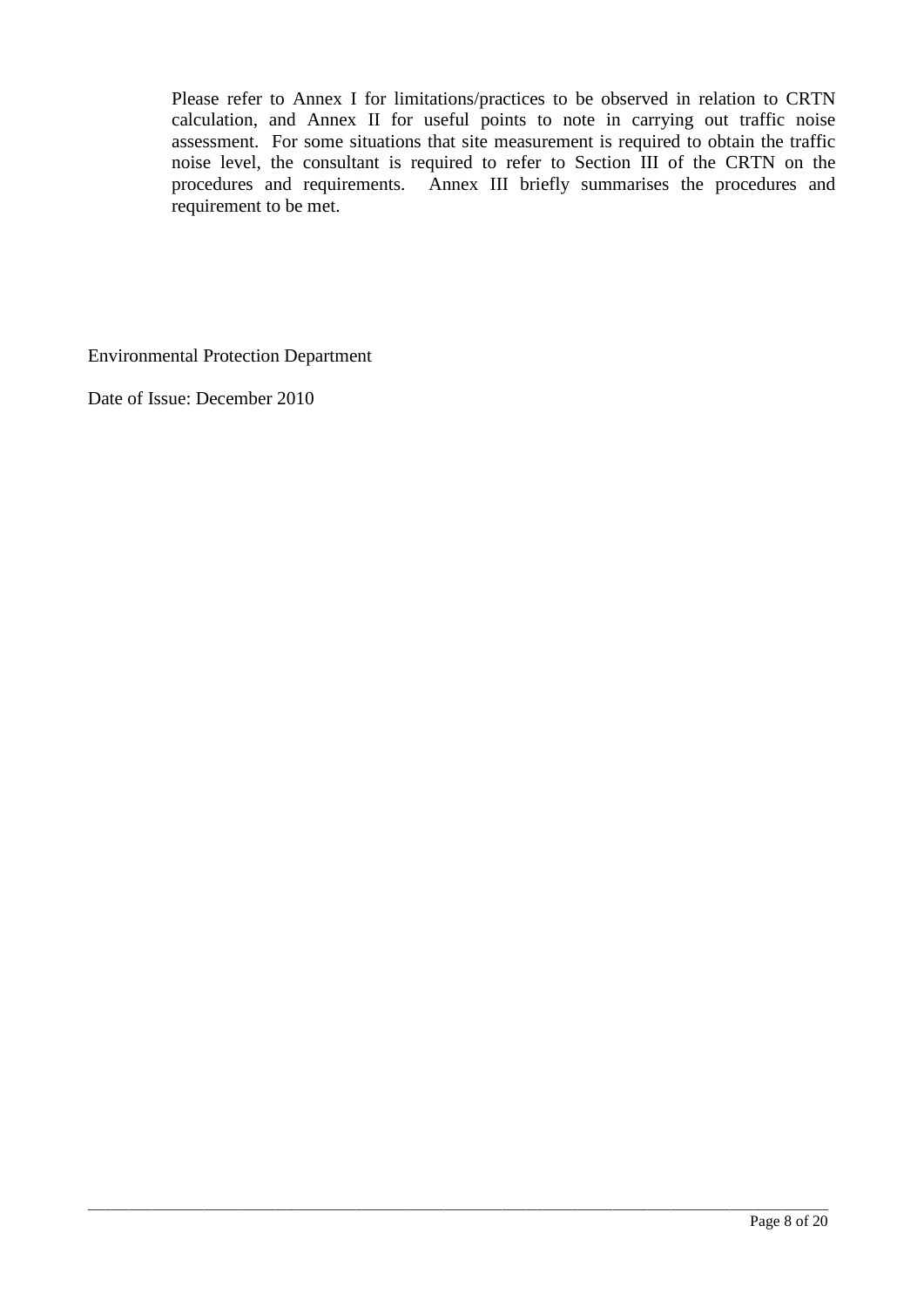## **Limitations / Practices to be observed in relation to CRTN Calculation**

The following only highlights some of the observations in relation to noise assessments made in previous EIA reports and other noise studies. There may be situations that warrant use of other approaches or considerations to suit particular circumstances.

#### 1. **Determination of Line Sources**

Section 5.1, Annex 13 of the EIAO-TM states that the commonly accepted method in Hong Kong for the assessment of road traffic noise is based on the procedures given in the UK Department of Transport document " The Calculation of Road Traffic Noise (CRTN)" which suggests to simulate a road of dual carriageways with one single line source unless the two carriageways are separated by more than 5m. However, some flexibility should be adopted for the Hong Kong situation, especially for roads with barriers abutting high-rise buildings. A realistic approach appropriate to the Hong Kong situation would be to use separate line sources to represent the traffic in each carriageway. This approach has been adopted in many road projects such as the Widening of Yuen Long Highway, Deep Bay Link, Route 7, Route 8, Route 9, Road T3 in Sha Tin, Improvement to Tuen Mun Road, and Improvement to Castle Peak Road.

#### 2. **Line Source Locations**

- Road traffic noise is considered line source
- 0.5m above ground
- 3.5m from kerb. Kerb is the edge of the traffic lanes excluding hard shoulders, hard strips and bus lay-bys.
- d' is the shortest slant distance from the effective source position d' =  $[(d + 3.5)^2 + h^2]$ <sup>1/2</sup>



#### 3. **Spatial scope of application**

- Extrapolation outside the application ranges of the relevant charts in CRTN can lead to progressive and significant error.
- For example: for making distance correction in accordance with Chart 7 in CRTN, the application ranges of distance from edge of kerb are from 4m to 300m. Any assessment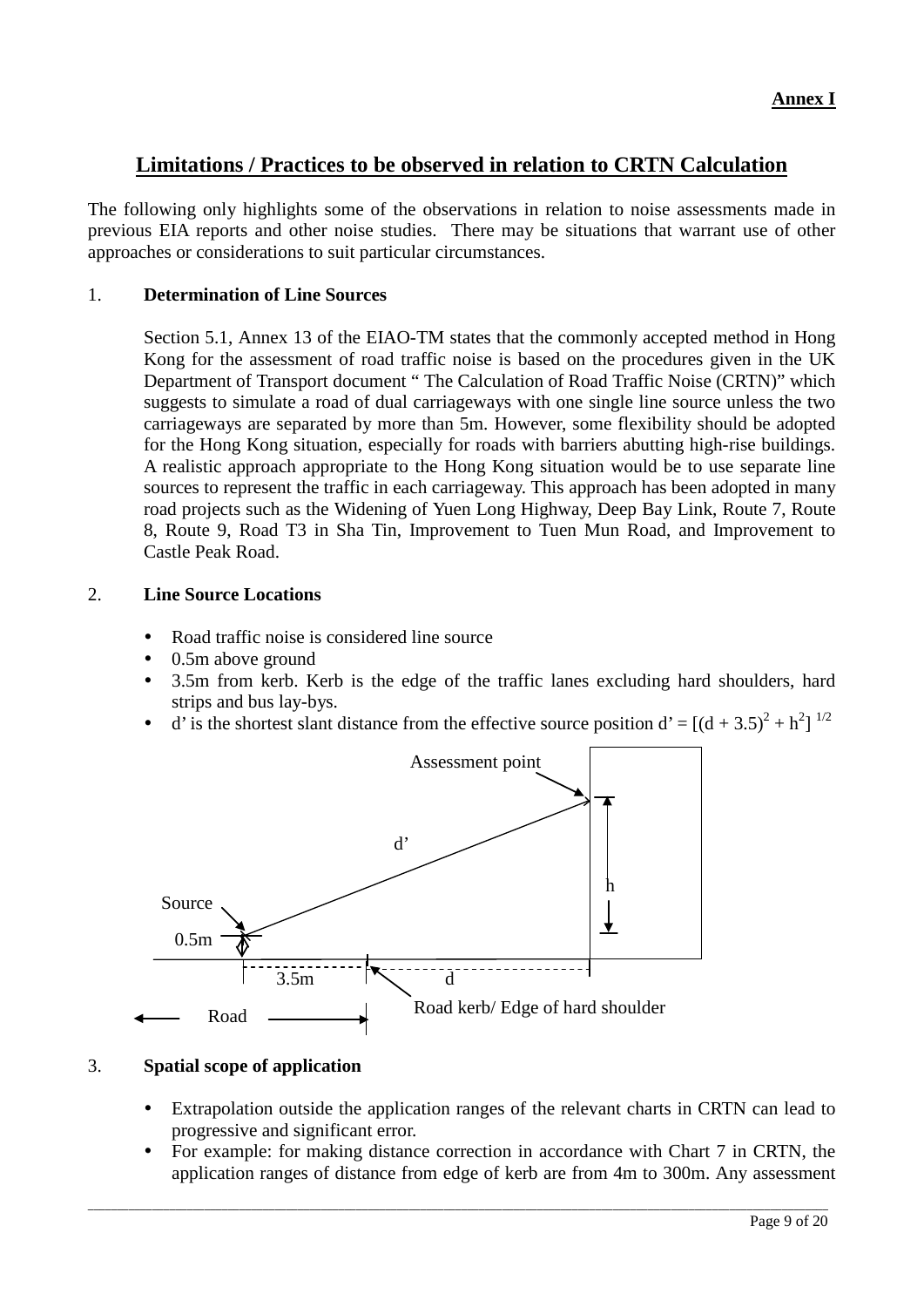at distance > 300m from a road would reduce accuracy.

### 4. **Assessment**

- Calculations shall be worked to 0.1dB(A). Each step shall be rounded to the nearest  $0.1dB(A)$ .
- For comparison with specified noise level, the noise level is to be rounded to the nearest whole number.

### 5. **Traffic Noise Model**



#### 6. **Basic Noise Level**

#### 6.1 **General**

- The basic noise level at a reference distance 10m away from the kerb.
- $\bullet$  Basic Noise Level = f(Q, P, V)
	- Q : flow veh/hr
	- P : percentage of heavy vehicle
	- V: speed kph
- Heavy vehicles  $\sim$  unladen weight  $> 1525$ kg
- As noted in Chart 4 of CRTN, the traffic noise corrections for speed and heavy vehicles is based on the equation (i.e. correction = 33 Log<sub>10</sub> (V + 40 +(500/V)) + 10 Log<sub>10</sub> (1 +  $(5P/V)$  – 68.8 dB(A)) and is explained in para. 6.1 and 6.2 below. It should be noted that, for traffic fleet with high percentage of heavy vehicles, lowering the average traffic speed would induce a higher traffic noise level as the major dominant noise source at low speed is from the engine noise of heavy vehicles, instead of tyre/road noise at higher traffic spped.

#### 6.2 **Change of speed**

Case 1

- 2000 veh/hr, 30% heavy vehicle, 70kph BNL=78.0
- 2000 veh/hr, 30% heavy vehicle, 100kph BNL=80.3

Case 2

- 2000 veh/hr, 80% heavy vehicle, 20kph BNL=81.7
- 2000 veh/hr, 80% heavy vehicle, 50kph BNL=80.3

### 6.3 **Change of percentage heavy vehicle**

- 2000 veh/hr, 30% heavy vehicle, 70kph  $BNL=78.0$
- 2000 veh/hr, 60% heavy vehicle, 70kph BNL=80.3

### 7. **Gradient and Mean Traffic Speed**

- Road Gradient
	- Cgrad  $=0.3$  G dB(A) where G is gradient in percentage

\_\_\_\_\_\_\_\_\_\_\_\_\_\_\_\_\_\_\_\_\_\_\_\_\_\_\_\_\_\_\_\_\_\_\_\_\_\_\_\_\_\_\_\_\_\_\_\_\_\_\_\_\_\_\_\_\_\_\_\_\_\_\_\_\_\_\_\_\_\_\_\_\_\_\_\_\_\_\_\_\_\_\_\_\_\_\_\_\_\_\_\_\_\_\_\_\_\_\_\_\_\_\_\_\_\_\_\_\_\_\_\_\_\_\_\_\_\_\_\_\_\_\_\_\_\_\_

• G can be up to 15%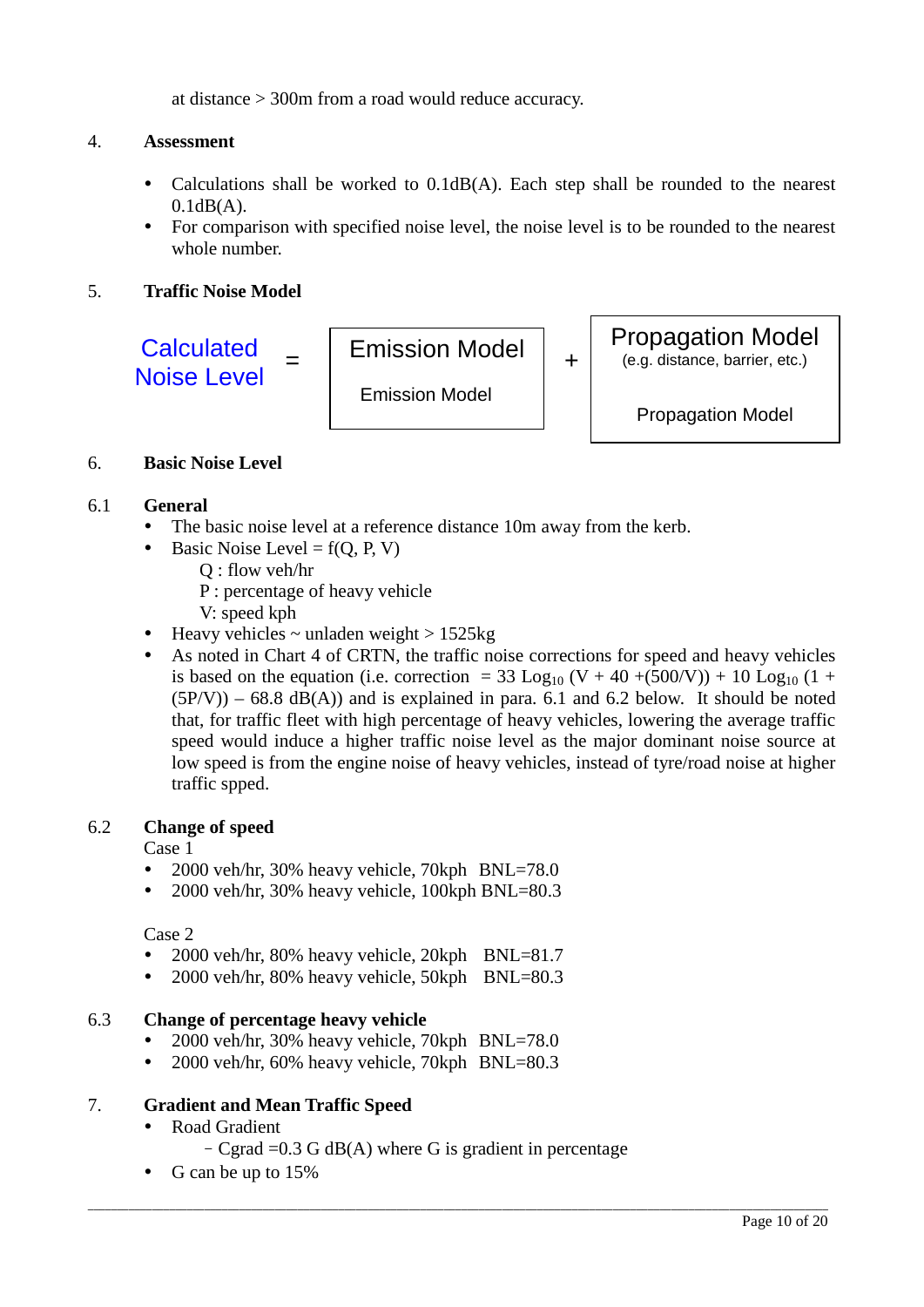- Chart 5- Change in mean traffic speed in terms of % heavy vehicles and gradient to be used only when mean traffic speed is used (see para 14.3)
- *Note*: This does not apply to the situation where the posted speed is used all along the road sections concerned.

#### 8. **Road Surface**

- 8.1 Road surface (impervious bituminous and concrete)
	- –speed < 75kph
	- $\cdot$  Crs =  $-1dB(A)$
	- –speed >= 75kph and bituminous surfaces
	- $Crs = 10\log(20TD + 60) 20dB(A)$ , if  $TD = 1.2$ ,  $Crs = -0.75 dB(A)$
	- –speed >= 75kph and concrete road surfaces
	- $Crs = 10\log(90TD + 30) 20dB(A)$ , if  $TD = 1.2$ ,  $Crs = +1.40 dB(A)$

*TD is the texture depth, normally = 1.2*

- 8.2 Road surface (low noise road surface)
	- –any speed
	- $Crs = -3.5dB(A)$

#### 9. **Distance Correction**

- 9.1 Definition
	- The distance d' is the shortest slant distance from the effective source position  $d' = [(d + 3.5)^2 + h^2]^{1/2}$



Note: For cases that the distance is less than 4m: distance correction should be determined with the assumption that the assessment point is located at 4m from kerb.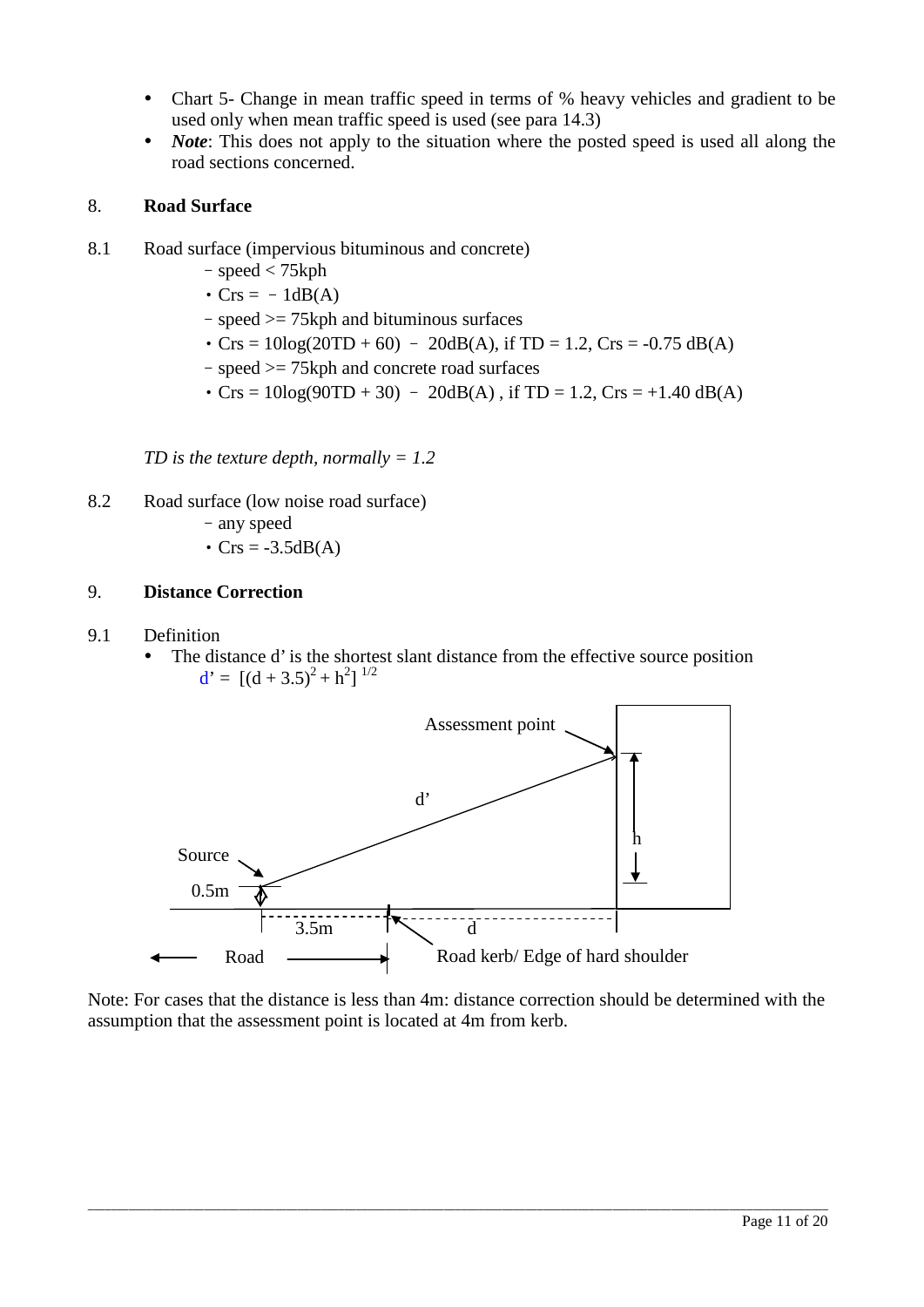9.2 Geometrical dispersion – use of two-segment approximation for a curve road.



9.3 Extended source line passing close to reception point



• The extended source line for Road 2 passes through the reception point R and precludes the use of Chart 7 in CRTN (valid for  $d = 4m$ ). Two imaginary reception points A and B are chosen closed to and at either side of R so that this anomaly does not occur, i.e. at the reference distance  $d = 10m$ . The noise level at R is obtained by averaging the predicted values for sites A and B.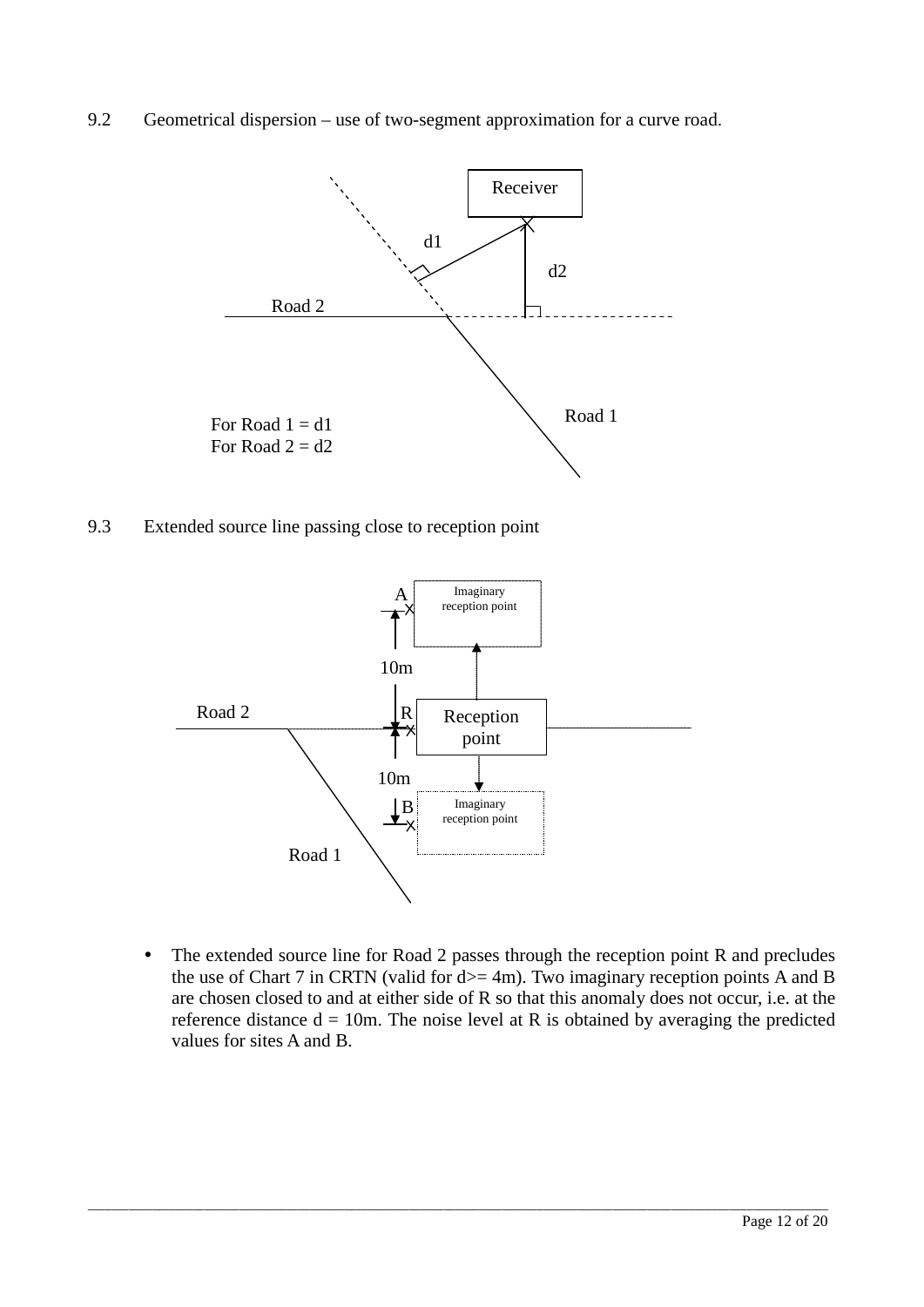### 10. **Barrier**

- 10.1 Diffraction barrier effect
	- Noise reduction related to the path difference i.e. a+b-c



- Barrier effect  $(C_b)$  is a function of path difference ( $\delta$ ) (m)
	- (a) Within Shadow Zone  $-Cb = f(\delta)$  where  $\delta = a + b - c$  (m)  $-Cb = 15.5$  dB(A) if  $\delta = 1$  (m)  $-$  Cb = 5 dB(A) if  $\delta = 0$  (m)
	- (b) Outside Shadow zone  $-Cb = 0$  dB(A) if  $\delta = 1$  (m)
- 10.2 Screened by two noise barriers

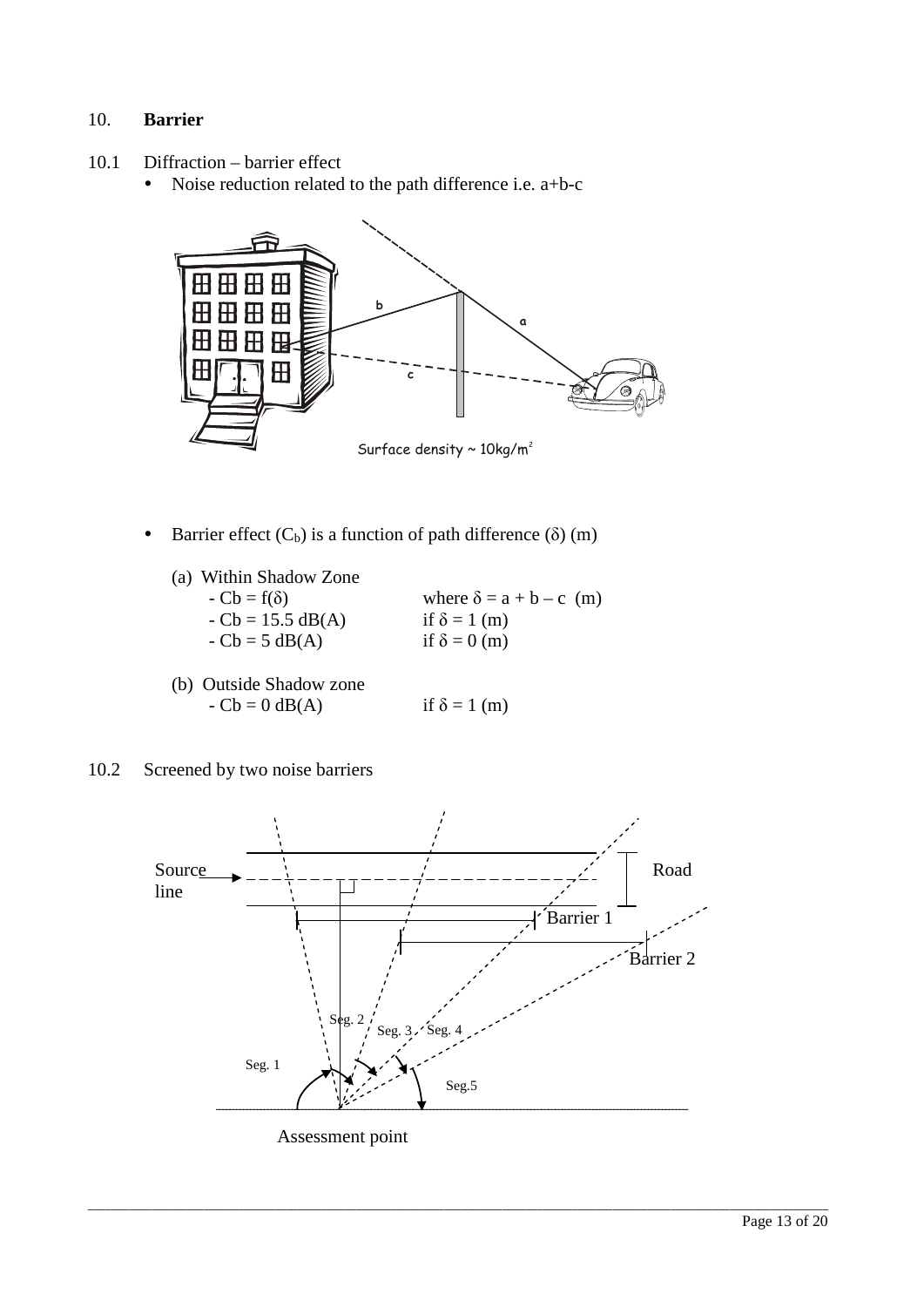# 10.3 Screened by flat-topped buildings

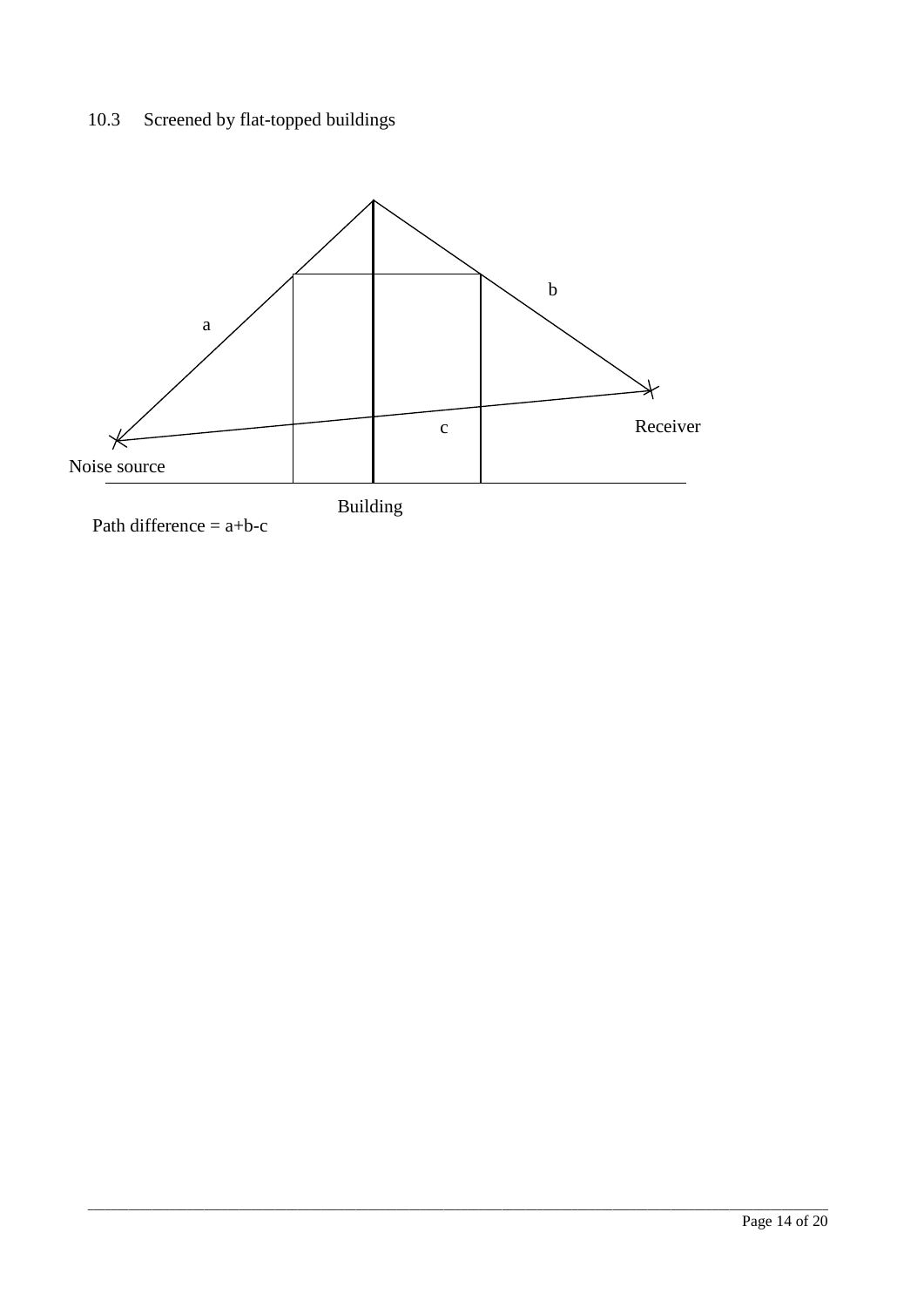## **Points to Note for carrying out Traffic Noise Assessment**

The followings are observations of common errors committed in road projects. The points mentioned are meant to serve as general reference only and is by no means an exhaustive list or to be construed as an approved approach.

### 1. **Study Area and Cut-off Distance**

In general, traffic noise prediction software would calculate the noise contribution from a road network within a certain distance from an assessment point. According to CRTN, the distance from a road segment is defined as the shortest horizontal distance ("d" show in Figure 1 below) between the assessment point and the edge of the nearside carriageway. Whilst some software follows CRTN definition to define the cut-off distance, some software would use the cut-off radius instead of cut-off distance. As the study brief would usually specify a spatial study scope of 300m, it would generally be acceptable for typical situation in Hong Kong to confine the road sections to be considered in the study to within 300m cutoff radius from the assessment point. However, there are situations which warrant the use of cut-off distance to demarcate the road sections to be studied. This should be considered on a case-by-case basis.



### 2. **Location of Far-side Source Line**

According to CRTN, the source line for the far-side carriageway is assumed to be 3.5 metres in from the far-side kerb (please see Figure 2 for details). It should be noted that, in some traffic noise prediction software, the source line for the far-side carriageway would be automatically assumed to be 3.5m away from the central divider after the road alignment and road width are specified. In such cases, the source line for the far-side carriageway, particularly for those with road width larger than 7 metres, may be mis-located.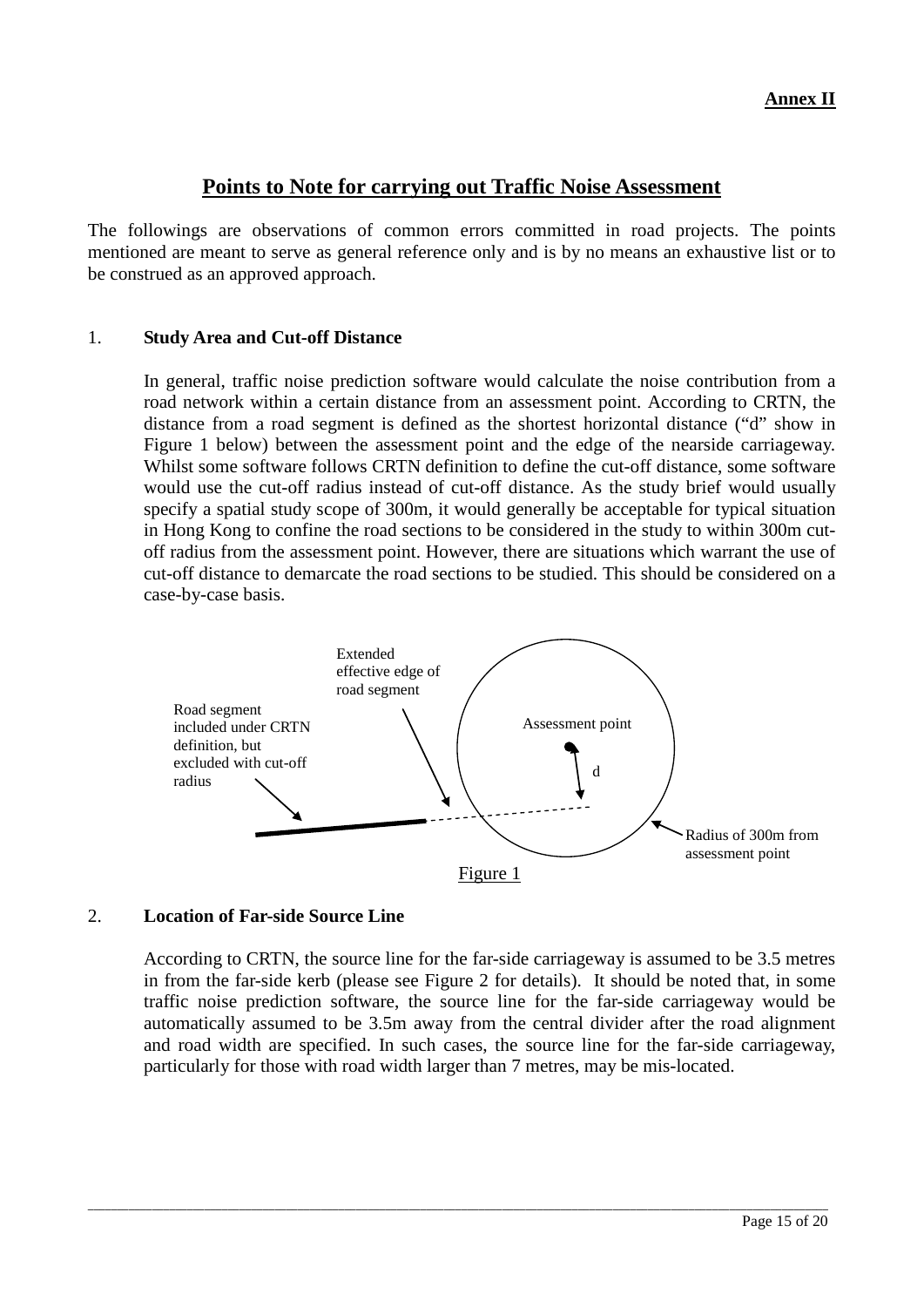

Sf: farside source

## **3. Cantilevered Barrier**

Whilst there are software supporting cantilevered barrier by defining the length (h) of the barrier and an inclined angle  $(\theta)$  to the vertical part as shown in Figure 3, some computation software would be limited to vertical barriers in their assessment. For those software only supporting vertical barrier, a virtual barrier is defined at the pseudo-location of a cantilevered barrier, i.e. the highest edge of the actual barrier (Figure 4).

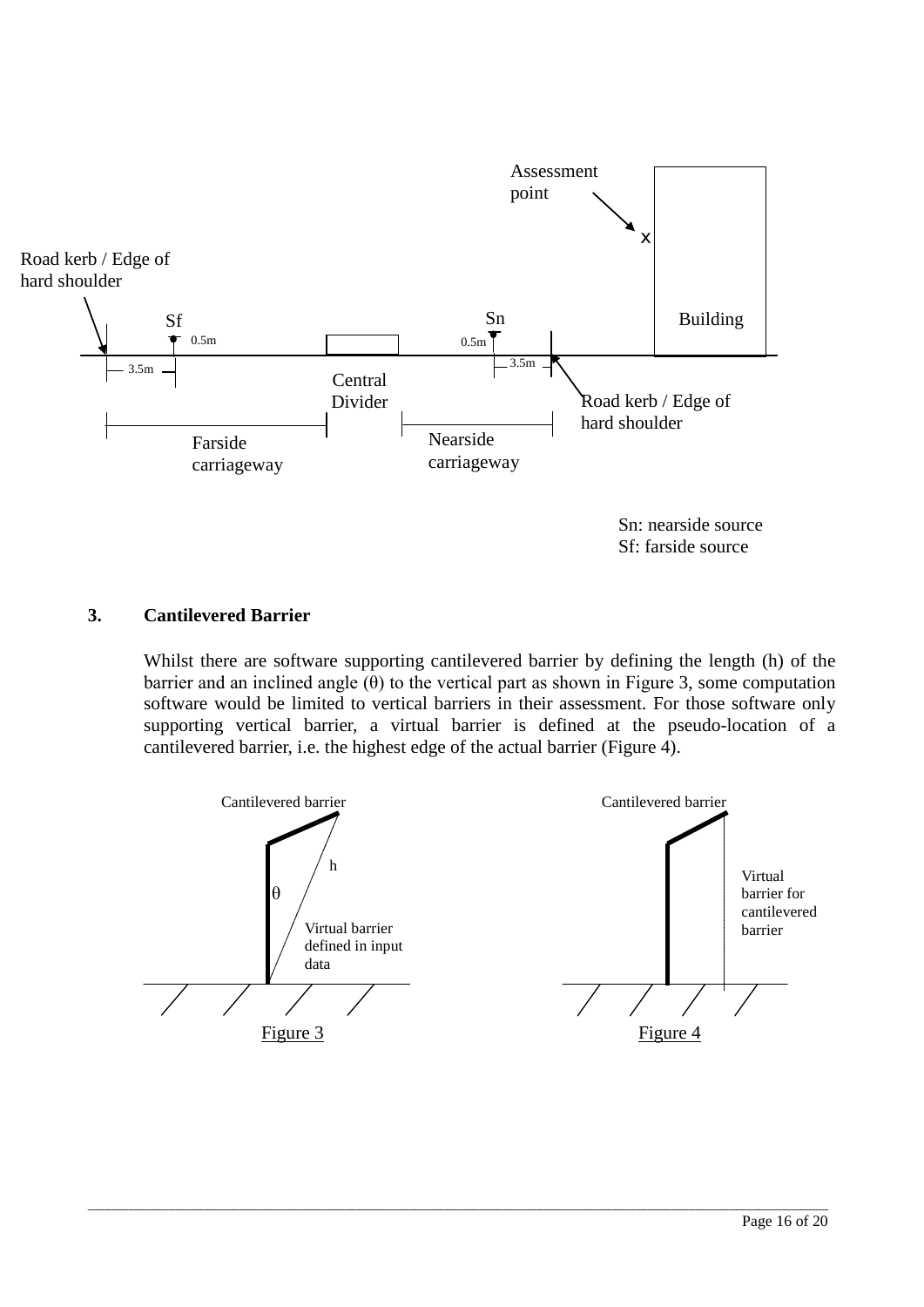#### **4. Enclosure**

Road segments may have to be deleted if those segments are covered by the enclosure as noise contribution from covered road segments is relatively small and generally negligible in comparing with that from other road segments. Nonetheless, care should be taken to determine which road segments could be deleted with different locations of barrier and assessment points.

#### **5. Barrier on flyover**

A barrier on a flyover generally would only have screening effect to that particular flyover but not to other roads. However, for most of the prediction software available in market, a barrier would generally be defined to be erected from the at-grade road surface to a certain height in the prediction software. Therefore, the barrier on flyover defined in this way could lead to higher screening effect to other roads, especially those at-grade roads underneath (as shown in Figure 5 below). To cater for this kind of situation, in some software, a barrier could be defined to be acoustically effective to one or more designated road segments only. In other words, the barrier is made "invisible" to other road segments. This feature is particularly useful for simulating complex road networks with barriers on elevated roads. For other software without this feature, the barrier on elevated road sections would be interpreted as an at-grade barrier, which would then have screening effect to other at-grade segments. To solve this problem, one of the approaches is to store the set of information of at-grade barriers, roads and flyovers and barriers on flyovers in separate files. The overall noise levels at an assessment point would be the summation of the noise levels calculated by each set of data.



#### **6. Others**

6.1 Particularly high predicted noise levels For assessment points with particularly high noise levels  $[e.g. > 83dB(A)]$ , the assumptions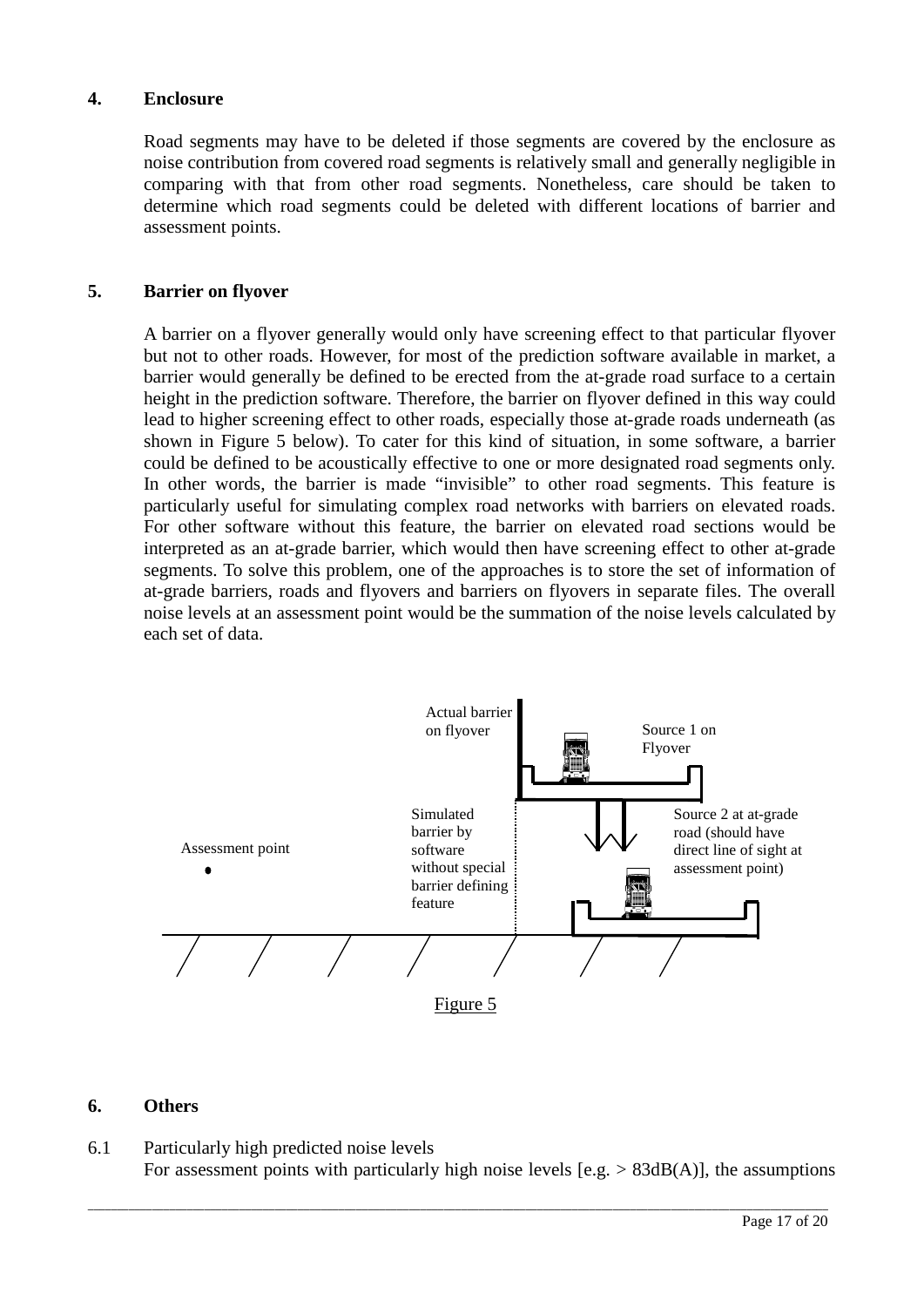and input parameters should be checked to ensure accuracy.

#### 6.2 Hard shoulder

When the subject road project consists of hard shoulders, the distance from kerb side in the assessment should be counted from the edge of hard shoulder at the boundary of the road lane.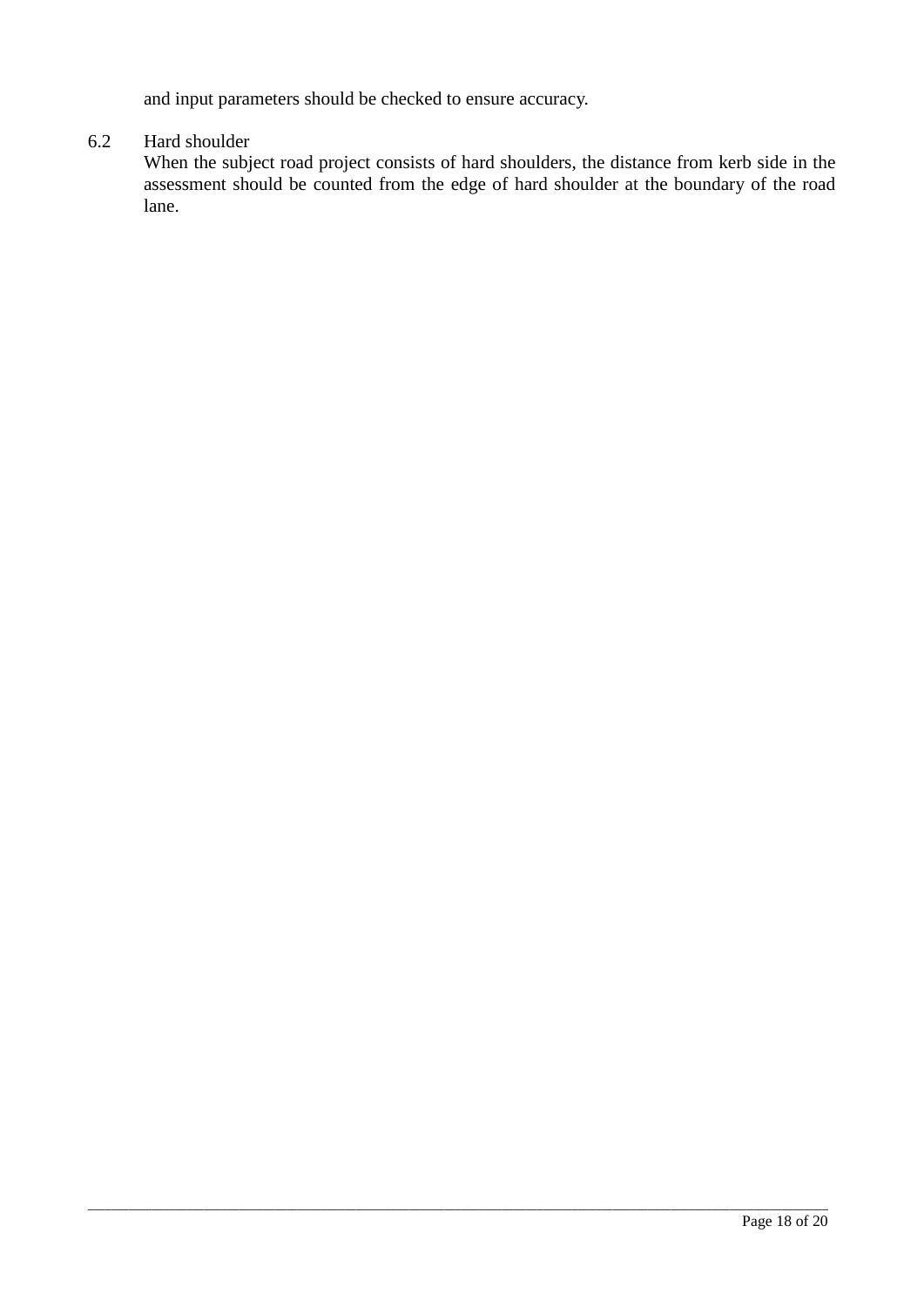## **Procedures and Requirement on Measurement of Road Traffic Noise**

The following only highlights the essential elements to be noted when measuring noise from an actual flow of traffic flow on a road. It is required to refer to Section III of the CRTN for details on the procedures and requirements.

- 1. Physical or weather conditions
- Measurements are to be made when the road surface in the measurement area is dry;
- The average wind speed is not more than 2m/s in the direction from the road to the reception point;
- The wind speed at the microphone in any direction should not exceed 10m/s;
- Wind shield is to be used.
- 2. Measuring equipment
- The equipment and the calibration device should meet the requirement specified in Appendices 1 and 2 of CRTN;
- Type 1 equipment complying with IEC 651 or 804 or the equivalent is required;
- Immediately prior to and following each session of work the overall sensitivity of the electroacoustical system should be checked using an acoustic calibrator generating a known sound pressure at a known frequency. Measurements may be accepted as valid only if calibration levels agree within 1dB.
- To ensure overall measurement precision, within twelve months immediately prior to the measurement the overall system should have been directly compared with an independent reference system. This comparison is most easily effected by using both to measure and analyse the same noise sample.
- Similarly, the output level of the acoustic calibrator should also have been checked by direct comparison with an independent reference device.
- 3. Measurement location:
- It is to be close to the road or at the required locations and other traffic (i.e. traffic noise from road not under concern) or extraneous noise (e.g. construction noise) do not influence the measured noise;
- At 1.2m above the road surface and no reflecting surfaces (other than the ground) within 15m of the microphone position;
- Unobstructed to the road under concern and should normally be not less than 4m but not more than 15m from the nearside edge of the carriageway.
- 4. Measurement period
- The minimum measurement period  $(T_{min})$  to obtain a valid measurement of L10 is as follows:

 $T_{\text{min}} = (4000/q + 120/r)$  min, where q is traffic flow/hr and  $> 100$ veh/hr; and r is sampling rate and  $>$  5 samples/min

and  $T_{\text{min}}$  should not be less than 5 minutes